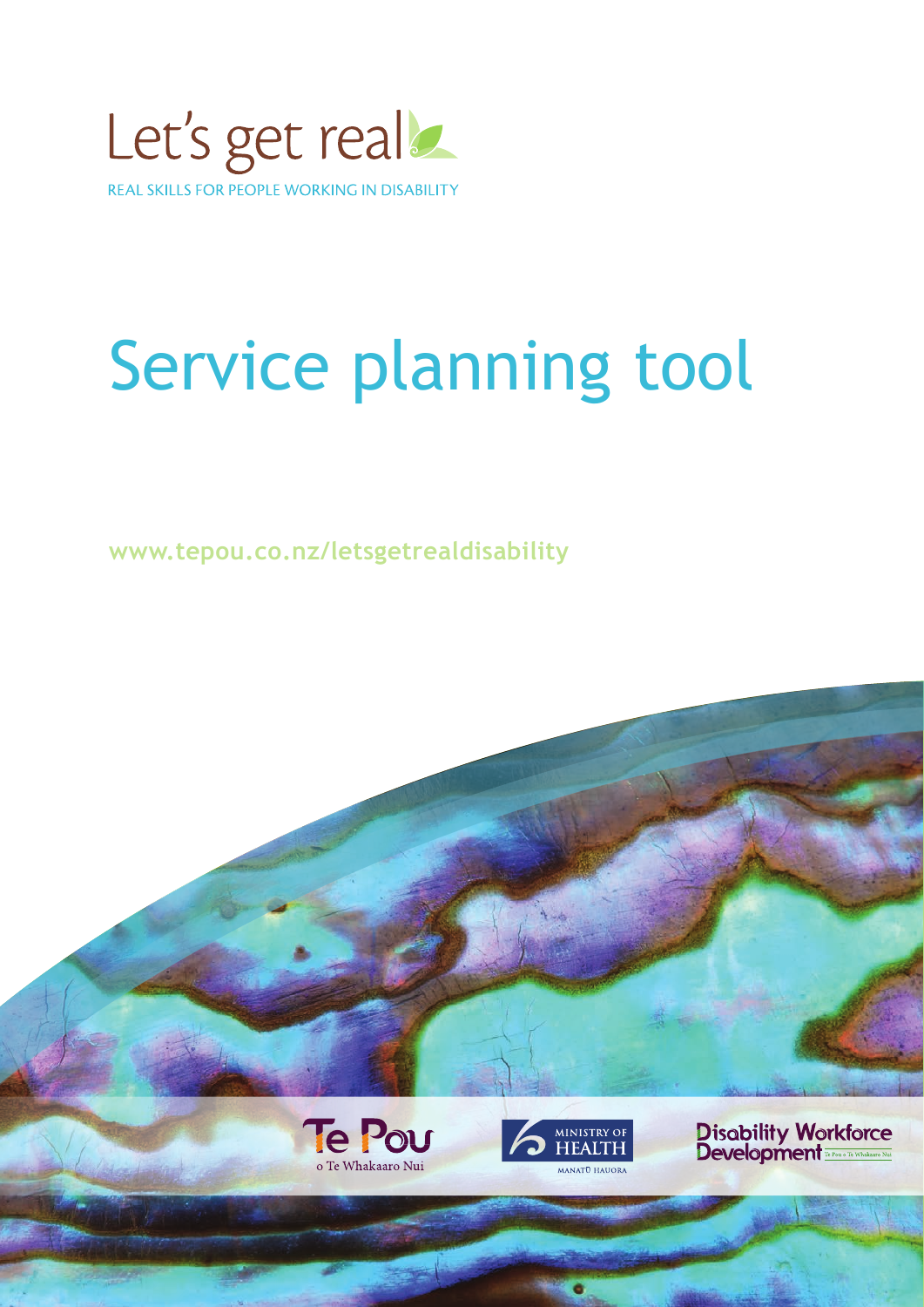#### **Acknowledgements**

Te Pou would like to thank and acknowledge Kate Hirst for undertaking the consultation and adaptation work with the disability sector. Te Pou would also like to thank the human resource managers and other managers and leaders in the disability sector who contributed and provided valuable and insightful feedback on the various drafts. We hope these tools and resources complement and assist the great work you all do in the sector.

Source document: *Let's get real*: Real Skills for people working in mental health and addiction. Team planning tool. (Ministry of Health, 2008).

*Let's get real: Disability* has been adapted by Te Pou.

Citation: Te Pou o Te Whakaaro Nui. (2015). *Let's get real: Disability: Service planning tool.* Auckland, New Zealand: Te Pou o Te Whakaaro Nui.

ISBN: 978-0-0908322-03-9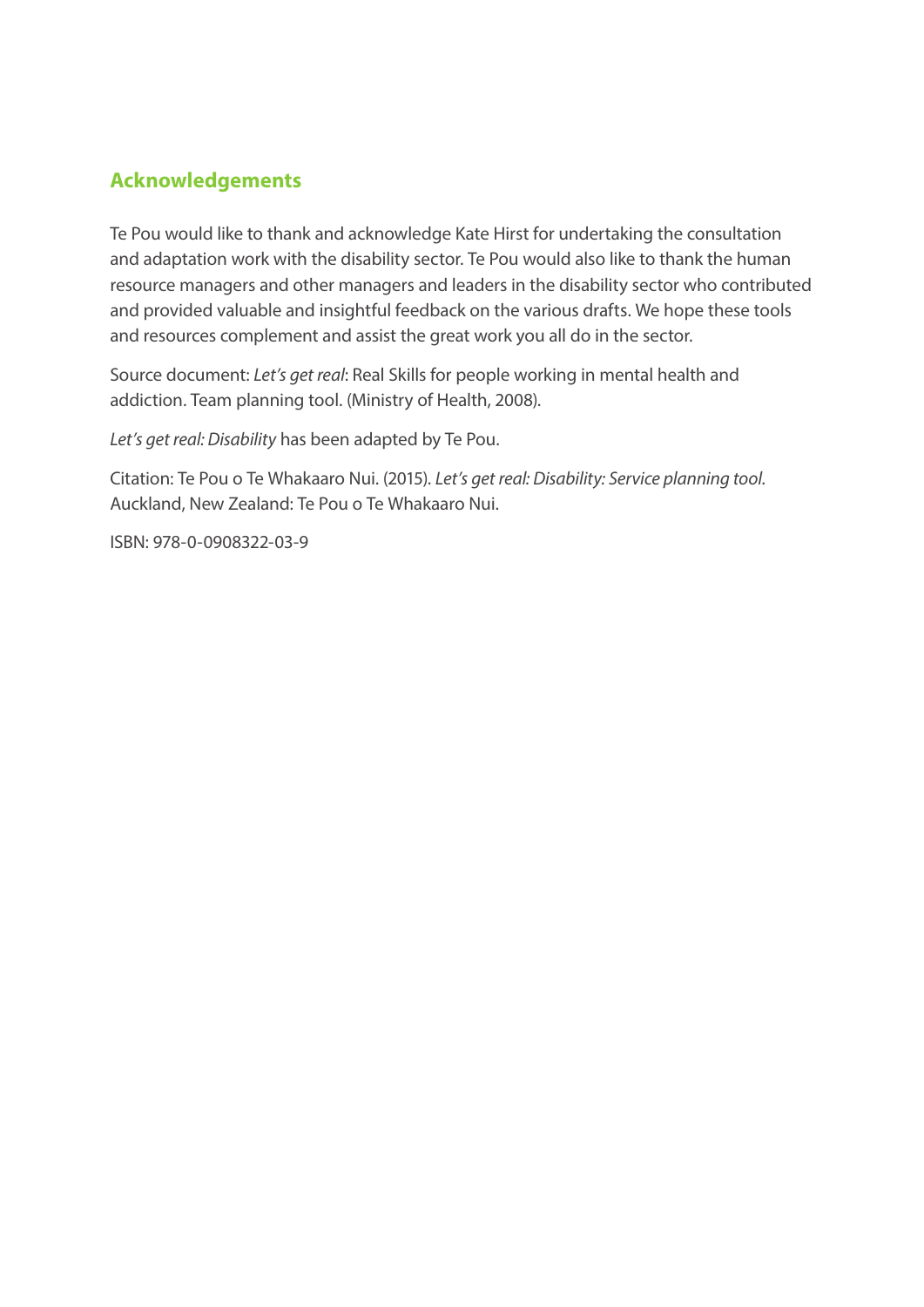#### **Contents**

| Including Let's get real: Disability in service-level workforce planning 7 |  |
|----------------------------------------------------------------------------|--|
|                                                                            |  |
|                                                                            |  |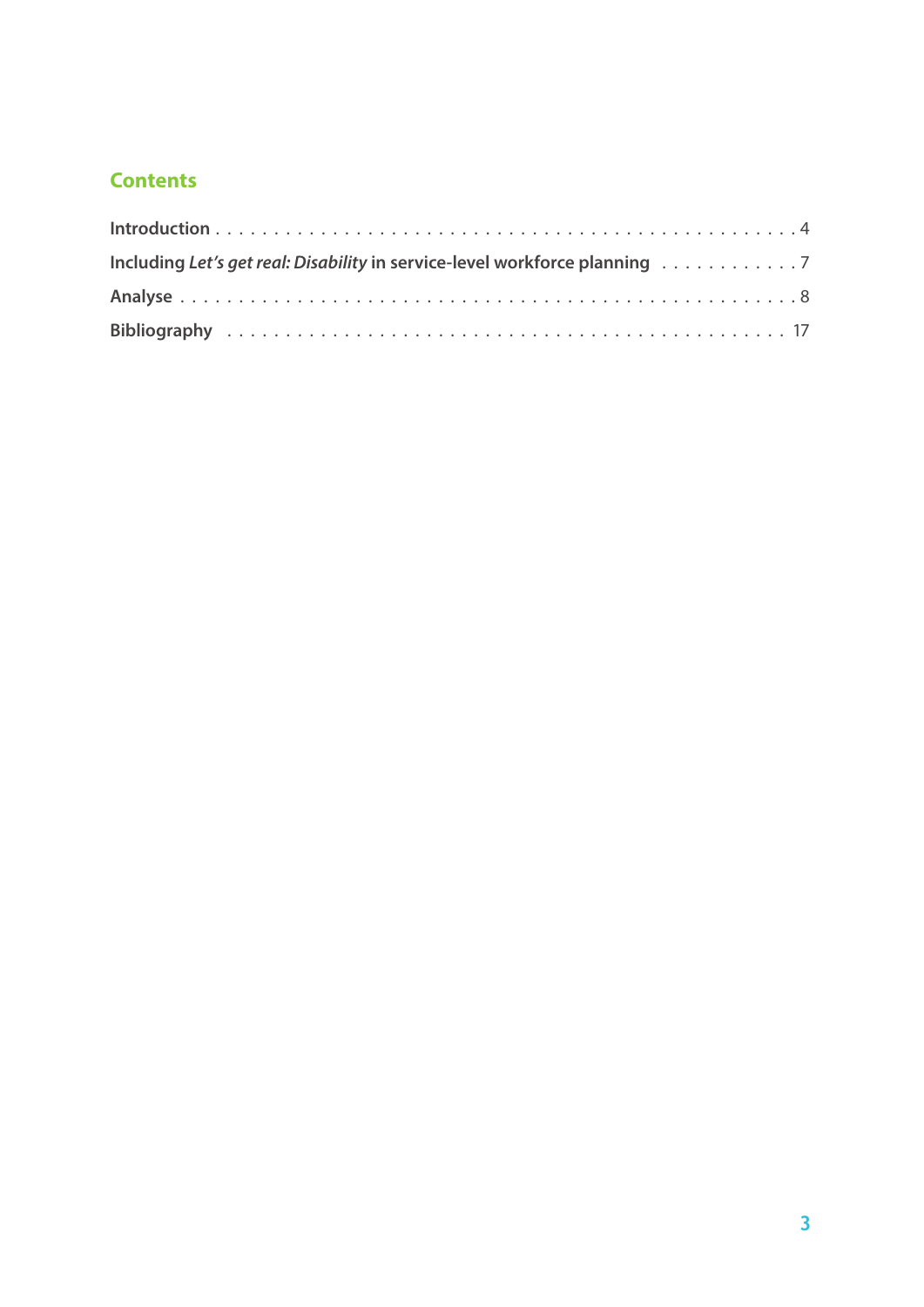# Introduction

There are constant changes taking place in the disability sector which affect organisations that deliver services to disabled people. These changes can impact on how you work now and how you will work in future.

A planned approach to workforce development is therefore essential. Analysing your workforce at an individual, team and service level is central to meeting the needs of current and future users of disability services.

Successful organisations understand that employees are their most important asset. Having the right people, with the rights skills, in the right place, at the right time with the right attitude is crucial to an organisation's success.

*Let's get real: Disability: A framework* describes the essential knowledge, skills, values and attitudes required to deliver quality services that meet the needs and aspirations of disabled people, and their carers, families and whānau. This workforce framework comes with a suite of resources to aid implementation in your organisation, and some of these are set out below. See Te Pou's website to download these resources.

*Let's get real: Disability: Guide for leaders and managers* gives an overview of the framework and suggestions on how you can implement *Let's get real: Disability* within your organisation.

*Let's get real: Disability Human Resources tool* guides you through implementing the framework throughout the HR functions in your organisation, at a strategic, operational and individual level. If you implement the framework throughout your recruitment, selection and performance functions (as set out in the *HR tool*), service workforce planning will naturally follow.

This *Let's get real: Disability Service planning tool* guides you through analysing your workforce at an individual, team and service level to assess its current and future needs. It provides you with the processes and templates to do this, including an *Assessment tool* for staff to assess their skills against the Seven Real Skills.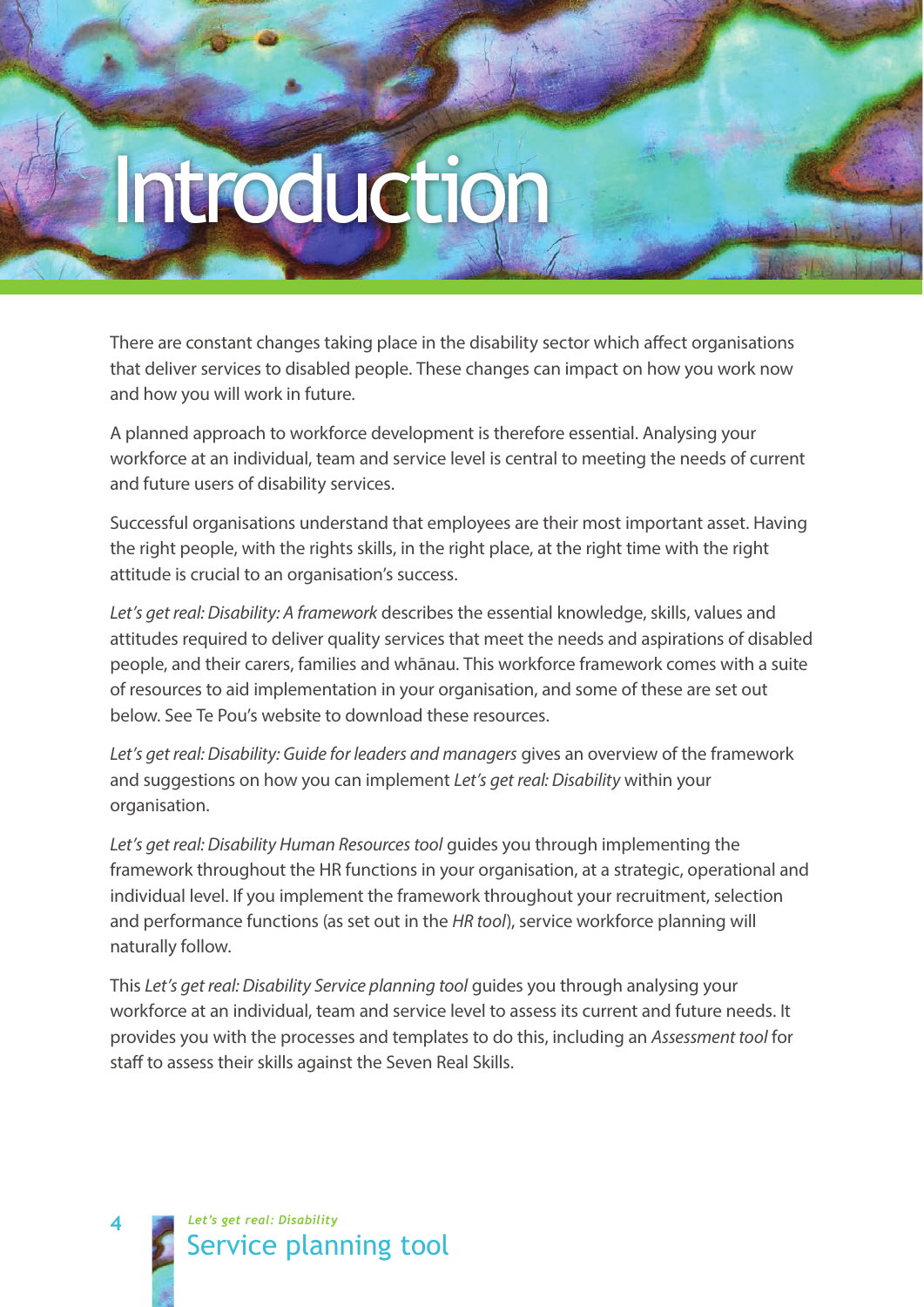*Let's get real: Disability Workforce planning tool* is a continuation of this *Service planning tool* and will take the analysis you have already carried out to guide you through the process of developing workforce and action plans that are aligned to *Let's get real: Disability* and the seven Real Skills.

If you already have comprehensive and best-practice planning systems and processes in place, these tools enable you to ensure they are aligned to *Let's get real: Disability* and the seven Real Skills.

For those organisations that do not have comprehensive systems and processes, this tool provides practical templates that can be used to integrate the *Let's get real: Disability* framework into everyday practice.

The intended outcome of *Let's get real: Disability* is that your workforce demonstrates the relevant performance indicators in practice. There are many ways to achieve this, and the use of the tools is only one.

#### **Who is this tool for?**

This *Service planning tool*, and the accompanying *Workforce planning tool*, is for leaders and managers. It is particularly aimed at small and medium-sized businesses. It guides you through the first stage of workforce planning: analysing your workforce.

This *Service planning tool* and the accompanying *Workforce planning tool* are adapted from Practical approaches to workforce planning (Skills for Care, 2014).

Regional facilitators at Te Pou can also support you with implementation. Refer to the regional facilitator contact information on Te Pou's website: www.tepou.co.nz.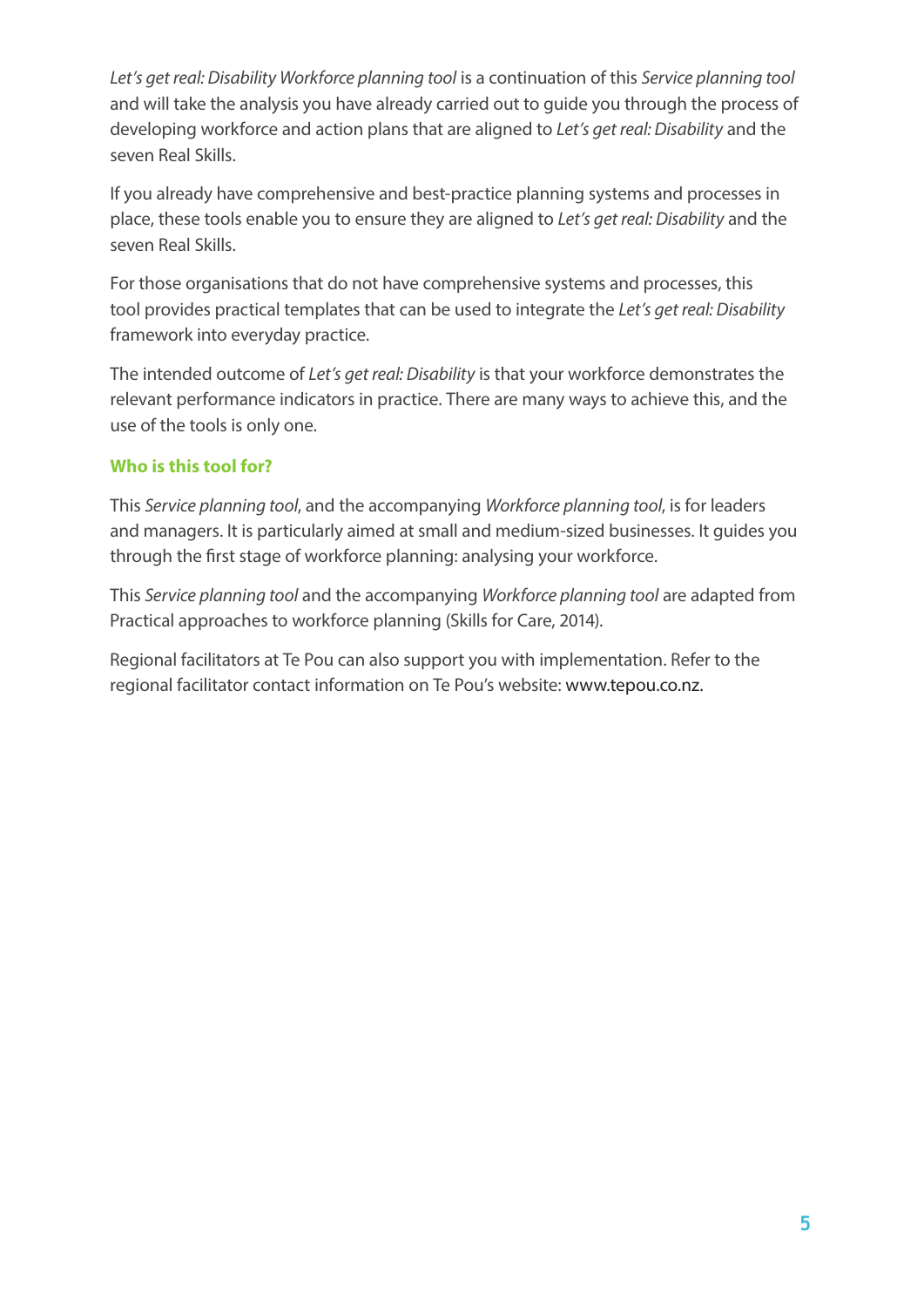#### **What is workforce planning?**

Workforce planning is a process used to analyse and plan for your workforce to meet your current and future business needs.

Workforce planning assists leaders and managers to:

- plan for the future
- anticipate change
- manage the workforce
- meet business goals.

Additionally, using the *Let's get real: Disability* framework to guide workforce planning means disabled people will get consistent, high quality services, delivered by a workforce with the appropriate knowledge, skills, values and attitudes.

#### **Service-level workforce planning**

Service-level workforce planning ensures you have the right people in the right roles, within the available budget, with the essential attitudes, values, knowledge and skills needed to deliver quality services to disabled people, and their carers, families and whānau, now and into the future.

Workforce planning can also occur at an organisational or whole of sector level. This tool, and the accompanying *Workforce planning tool*, will assist you to plan at a service-level to align your workforce to *Let's get real: Disability.*

#### **Key principles of good workforce planning**

#### **Commitment, support, participation**

*Let's get real: Disability* prioritises disabled people, their carers, families and whānau as important stakeholders in any change process. Identifying and including key stakeholders early will gain their support and commitment, and ensure you put the people who use services, and their carers, family and whānau at the centre of your planning. Other stakeholders include leaders, managers and teams working in disability, as well as the communities they serve.

#### **Leadership**

*Let's get real: Disability* supports strong leadership as essential to any change process to ensure active participation from those involved.

#### **Communication**

Good communication is vital to maintaining engagement throughout the process, and is essential to success. Internal and external stakeholders should be included in your communication plans.

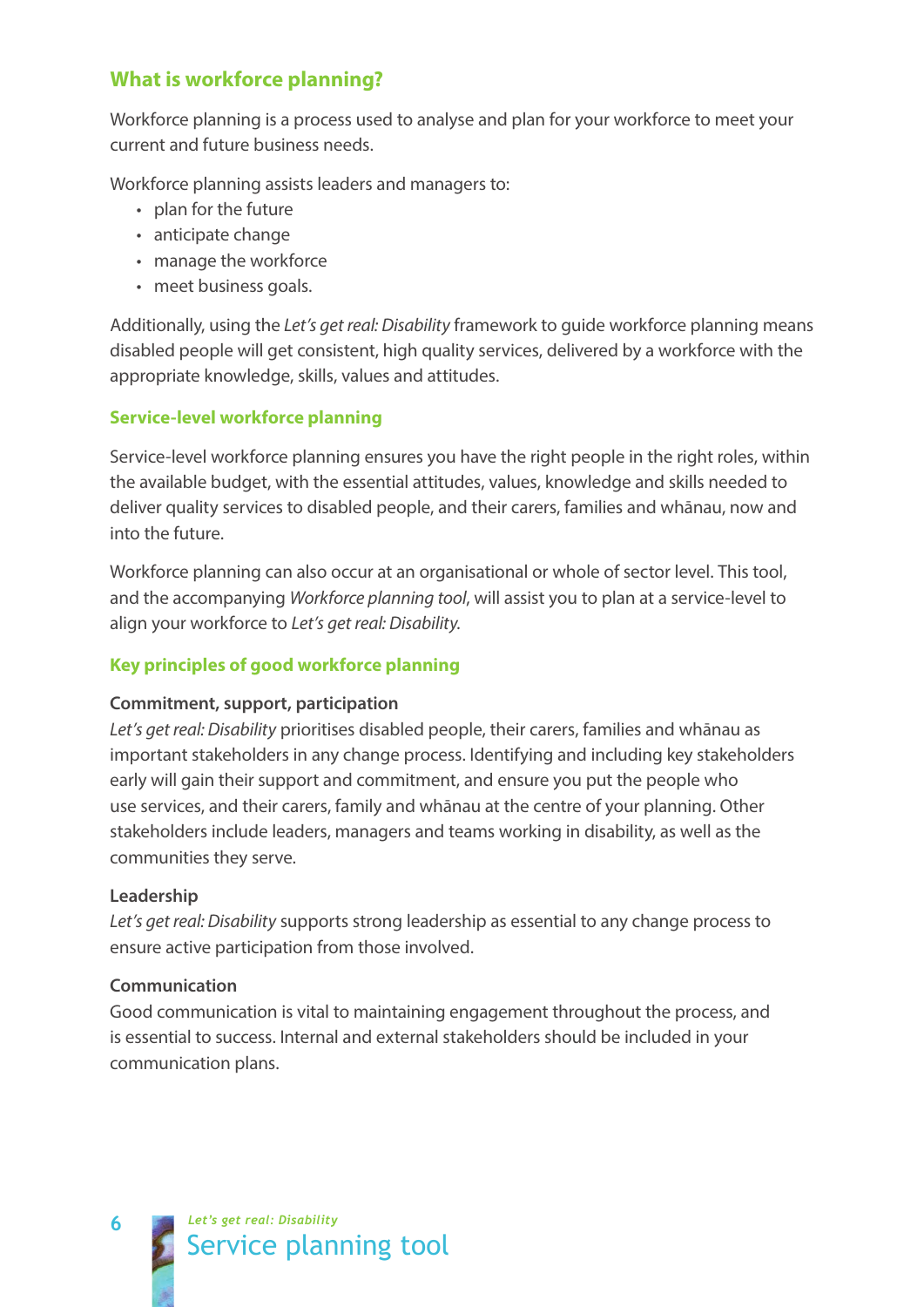#### **Including Let's get real: Disability in service-level workforce planning**

Figure 1 identifies a four stage process to include *Let's get real: Disability* in your service-level workforce planning. Each stage has one or more processes or templates to support its implementation. You can download templates to complete for your organisation from Te Pou's website: www.tepou.co.nz/letsgetrealdisability.

#### *Figure 1.* **Including** *Let's get real: Disability* **in service and workforce planning**

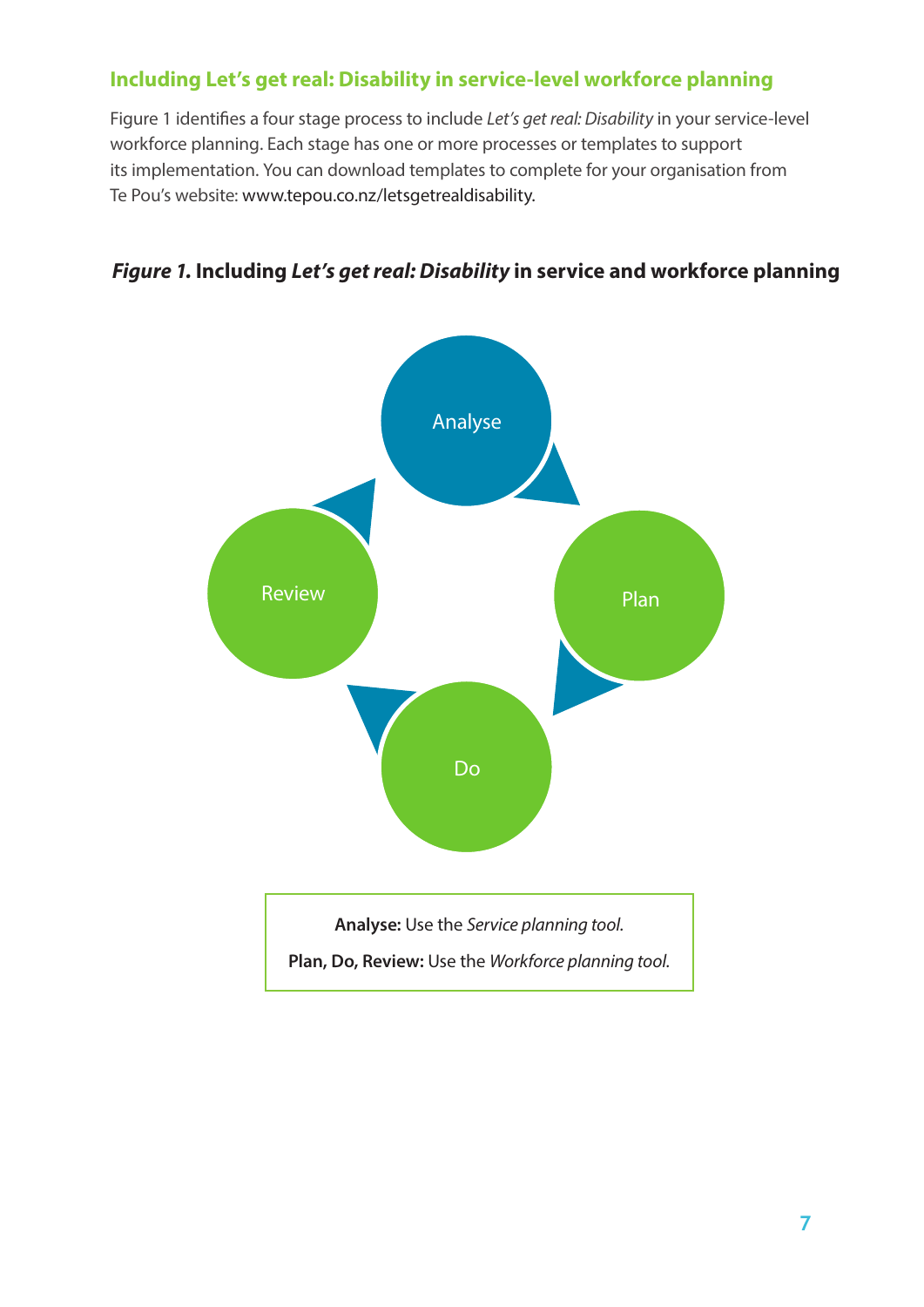## Analyse

This stage will help you understand the context within which your organisation operates, internally and externally, and will ensure you understand the environment in which your workforce planning needs to take place. This involves gathering all the information you need to analyse your workforce needs and carrying out a gap analysis. The *Workforce planning tool* will then take this analysis and guide you through creating a workforce and action plan.

#### **Drivers that affect workforce planning**

Do you know and understand the environment in which your organisation operates? What are the key local or national drivers that impact on the shape of your service and the way in which you operate? Use Template 1 to identify these drivers. You may have collected this information during strategic planning exercises, or it may have been carried out at an organisational level.

#### **Some questions to ask**

- What are the latest national or sector plans and guidelines that impact on your services?
- Are there any specific strategies for workforce development?
- How will changes in legislation or other trends impact on your workforce in the future?
- Are there gaps in the information? If so, where can you find that information?
- Do you need to make changes to your current workforce?
- What attitudes, values, skills and knowledge do you need in your workforce?
- Have you carried out a PESTEL analysis (political, economic, social, technical, environmental or legal) or a SWOT analysis (strengths, weaknesses, opportunities and threats)? Te Pou's website has a template to carry out a PESTEL analysis.

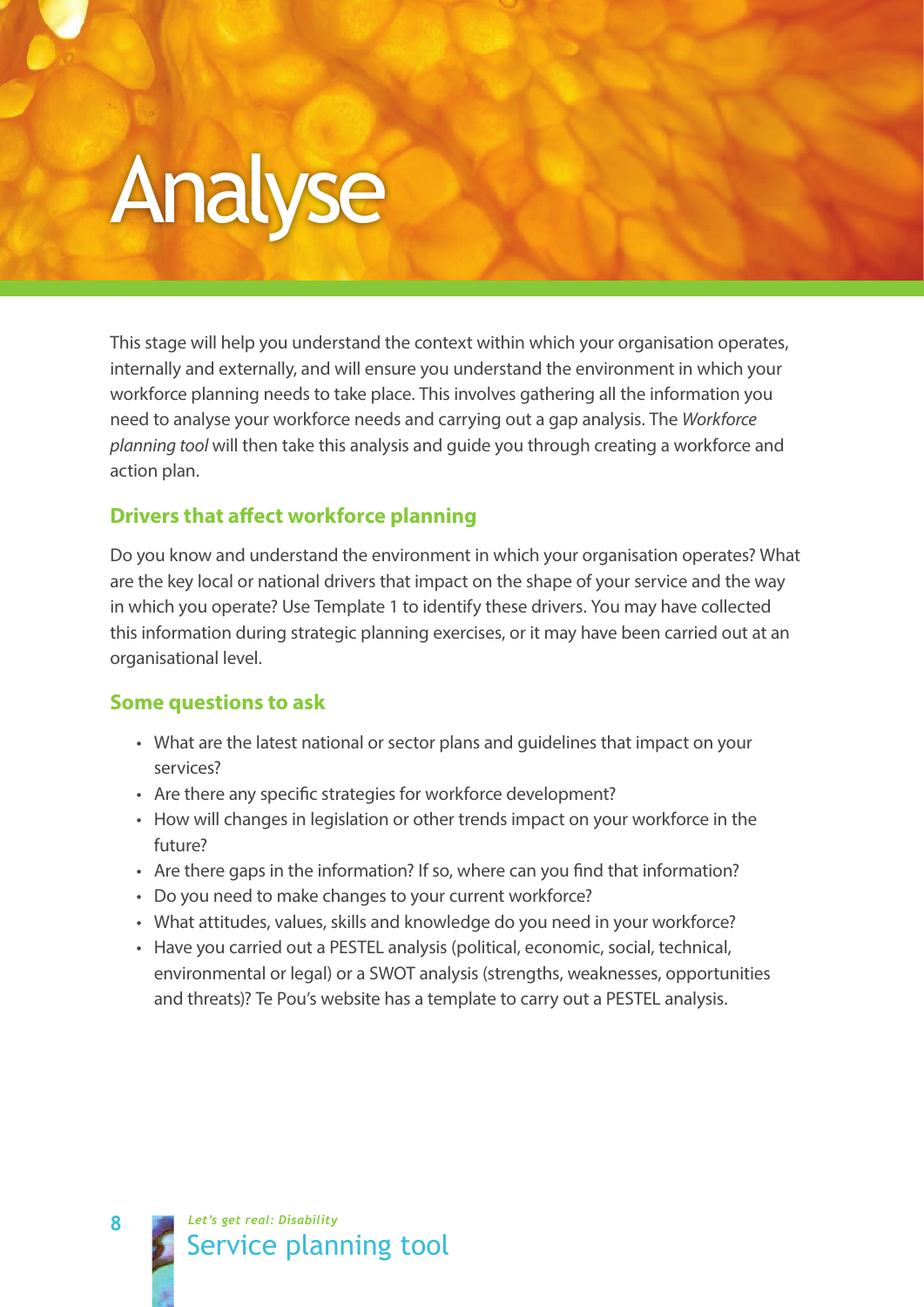#### *Template 1.* **Identify drivers that affect your workforce planning**

| <b>Area</b>                                                                                                                     | <b>Examples only (complete this section for</b><br>your own organisation)                                                                                                                                                                                                                                                                                                                                                                                                                 |
|---------------------------------------------------------------------------------------------------------------------------------|-------------------------------------------------------------------------------------------------------------------------------------------------------------------------------------------------------------------------------------------------------------------------------------------------------------------------------------------------------------------------------------------------------------------------------------------------------------------------------------------|
| International conventions                                                                                                       | United Nations Convention on the Rights of People with<br><b>Disabilities</b><br>United Nations Declaration on the Rights of Indigenous<br>Peoples                                                                                                                                                                                                                                                                                                                                        |
| National plans and standards                                                                                                    | <b>Relevant New Zealand standards</b><br><b>New Zealand Disability Strategy</b><br><b>Putting People First</b><br>Whaia Te Ao Marama: The Māori Disability Action Plan<br>He Korowai Oranga: National Māori Health Strategy<br>Faiva Ora: National Pasifika Disability Plan<br><b>Disability Action Plan 2014-18</b><br>Disability Workforce Action Plan 2013-16                                                                                                                          |
| Local plans                                                                                                                     | Local council plans which could impact on your<br>organisation, for example long-term plans and<br>development plans<br>Public health initiatives, for example housing or the needs<br>of a rural population                                                                                                                                                                                                                                                                              |
| Organisational and business plans                                                                                               | Organisational or service vision, mission or goals<br>Business strategy and plan<br>Quality strategy and plan<br>HR strategy and plan<br>Existing workforce strategy and plan<br>Contracts and contractual obligations                                                                                                                                                                                                                                                                    |
| Data and information about the disability<br>sector, local trends, your target population<br>and your own organisational trends | Workforce data about the sector<br>Trends and demographic information such as the Census or<br>the 2013 Disability Survey<br>Recruitment and retention/staff turnover<br>Your own staff demographics or attributes<br>Ask:<br>What is your target population? Is this population<br>changing? How does your service reflect this population<br>now? In the future?<br>Are there groups that have any unique needs? How well are<br>you addressing these at the moment? And in the future? |
| Stakeholder feedback                                                                                                            | Ask:<br>What do your customer surveys say?<br>Have you sought specific feedback on workforce planning<br>and/or Let's get real: Disability?                                                                                                                                                                                                                                                                                                                                               |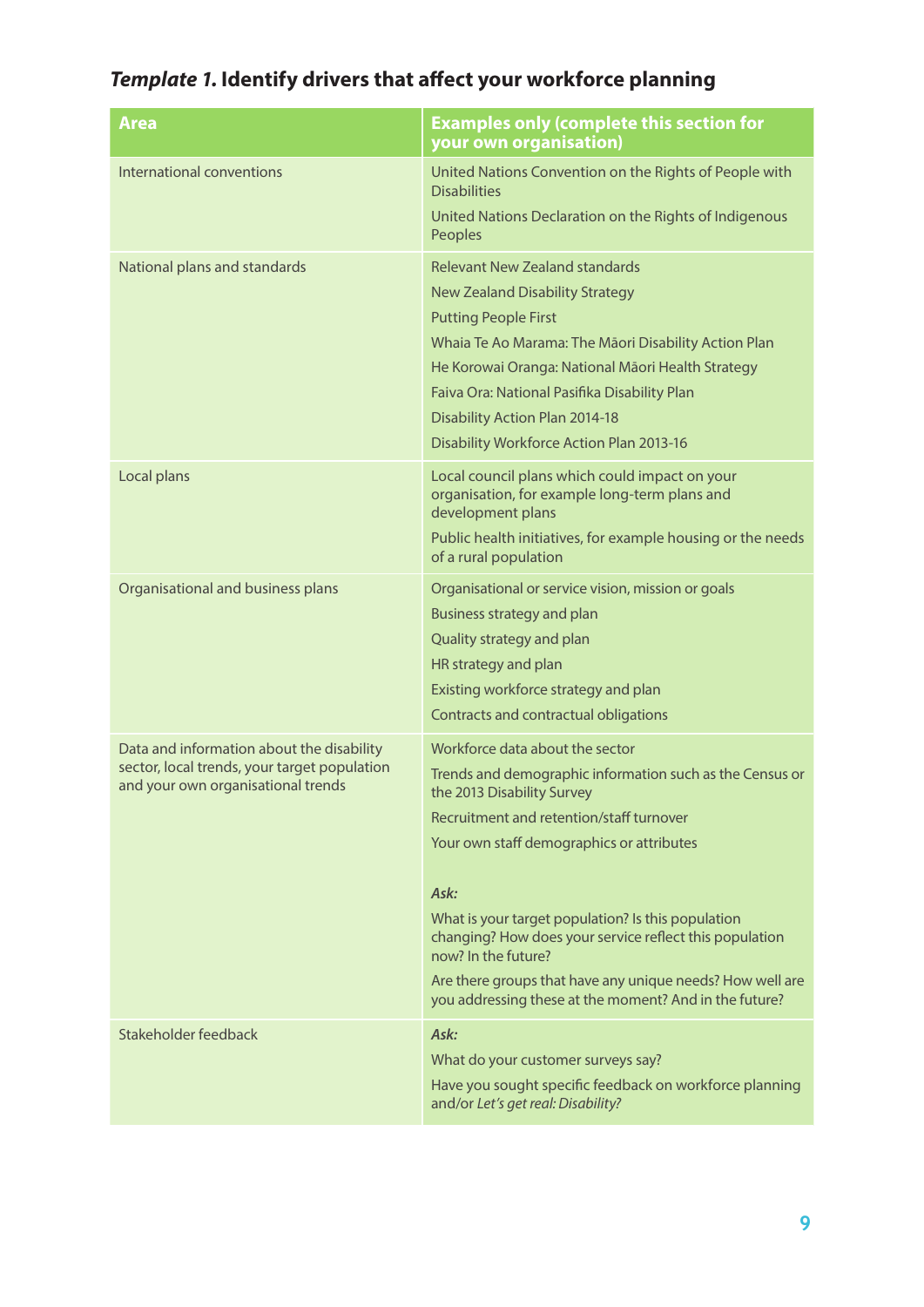#### **Individual and team assessments**

Use the *Assessment tool*, available online at www.tepou.co.nz/letsgetrealdisability, or as Template 20 in the *HR tool*, for the individuals in your team to self-assess against the seven Real Skills and performance indicators of *Let's get real: Disability.* 

You may have completed these assessments as part of your HR, recruitment or performance development processes. Once everyone in your team has completed an individual assessment, use Template 2 to summarise the results.

This shows your team and its strengths and weaknesses against the seven Real Skills. This can also be completed at a service level.



#### *Template 2.* **Team assessment, Real Skills**

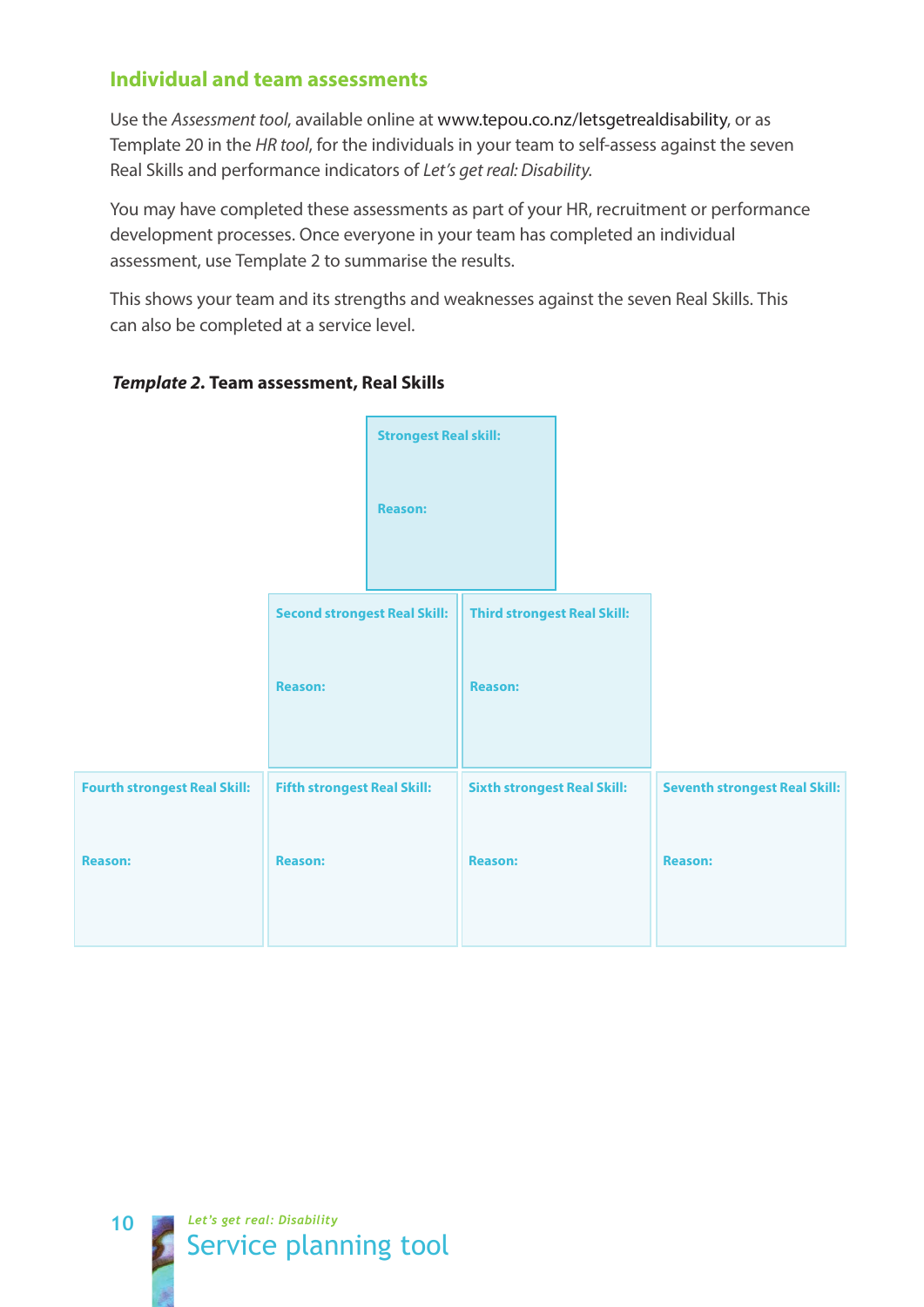#### **Team profile**

Using the results of the team assessments, use Template 3 to prepare a team profile which will describe the attributes of your team or service that are relevant to workforce planning.

#### *Template 3.* **Team profile**

| Description (suggestions only, complete as it fits<br>with your organisation)                                                                                                                                                                                                           | Information about the team                            |
|-----------------------------------------------------------------------------------------------------------------------------------------------------------------------------------------------------------------------------------------------------------------------------------------|-------------------------------------------------------|
| Number of FTFs                                                                                                                                                                                                                                                                          |                                                       |
| Number of actual staff                                                                                                                                                                                                                                                                  |                                                       |
| Number of vacancies                                                                                                                                                                                                                                                                     |                                                       |
| Turnover rates                                                                                                                                                                                                                                                                          |                                                       |
| Demographics: details of the team and how they relate to the<br>community you serve.<br>For example, if you offer services to younger people do your<br>support workers reflect this? Or, if you have a predominantly older<br>workforce, will this impact on your succession planning? | Age<br>Ethnicity<br>Language<br>Gender<br>Other       |
| Range of qualifications/performance levels as specified in Let's get<br>real: Disability.<br>Include professional roles represented.                                                                                                                                                    | <b>Essential</b><br>Capable<br>Practitioner<br>Leader |
| Skills individual employees have which are currently under-<br>utilised, including those related to the seven Real Skills.<br>These could be skills they have gained in other roles but which are<br>not considered essential for their current role.                                   |                                                       |
| Roles currently under-represented in the team.                                                                                                                                                                                                                                          |                                                       |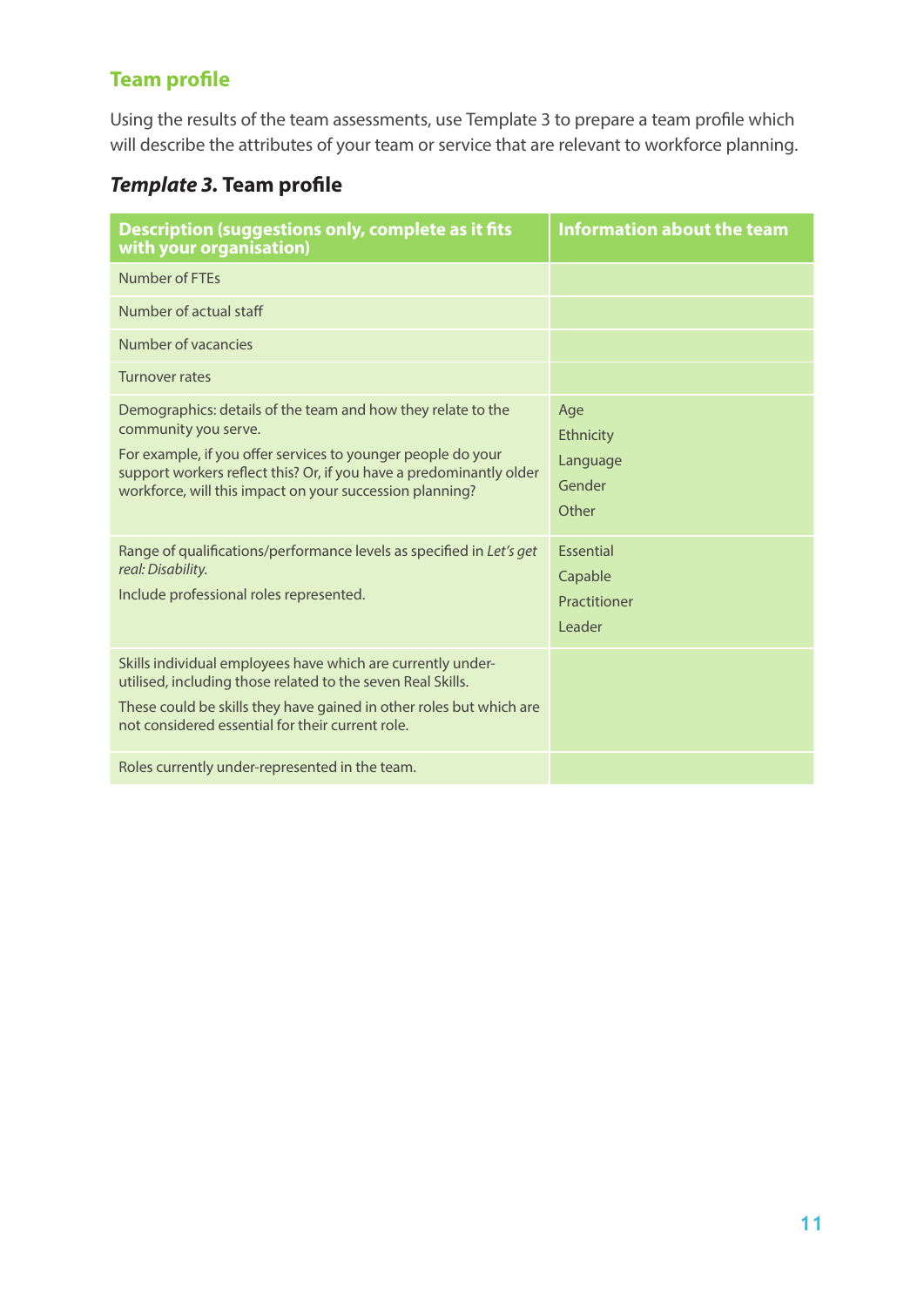#### **Feedback from the people you serve**

There are a number of ways of gathering feedback from different stakeholders and you may already be collecting much of this information through satisfaction surveys, audits, focus groups or other mechanisms. Template 4 gives you an example of how to collect this feedback in relation to *Let's get real: Disability*. You could do this through an anonymous questionnaire or online survey.

#### *Template 4.* **Gathering stakeholder feedback**

#### **Feedback about your recent contact with our service**

#### Dear (name)

As someone who recently had contact with our service, I would like to invite you to share any feedback you might have about your experience.

Your feedback is highly valued by our service. It helps us identify where we are performing well and where we can make improvements to ensure people have the best possible experience during their time with us.

Your response is entirely anonymous.

We use a tool called *Let's get real: Disability* to assess the performance of our staff. This tool helps to show us if a staff member is demonstrating the skills we believe they should when they are working with you. The tool is used to identify areas for improvement and to show where a staff member is performing well.

The following table lists seven Real Skills from *Let's get real: Disability*. Please read the skill descriptions and, reflecting on the service you received, record whether you believe the staff member is competent or not competent in that skill. You can also include comments in the right hand column.

Please return this to us in the postage-paid envelope that is included.

I have also included information on *Let's get real: Disability* for you to read which provides more information about this assessment tool and the seven Real Skills.

We sincerely appreciate your feedback and time, and look forward to hearing from you.

Kind regards

(Name of manager and role)

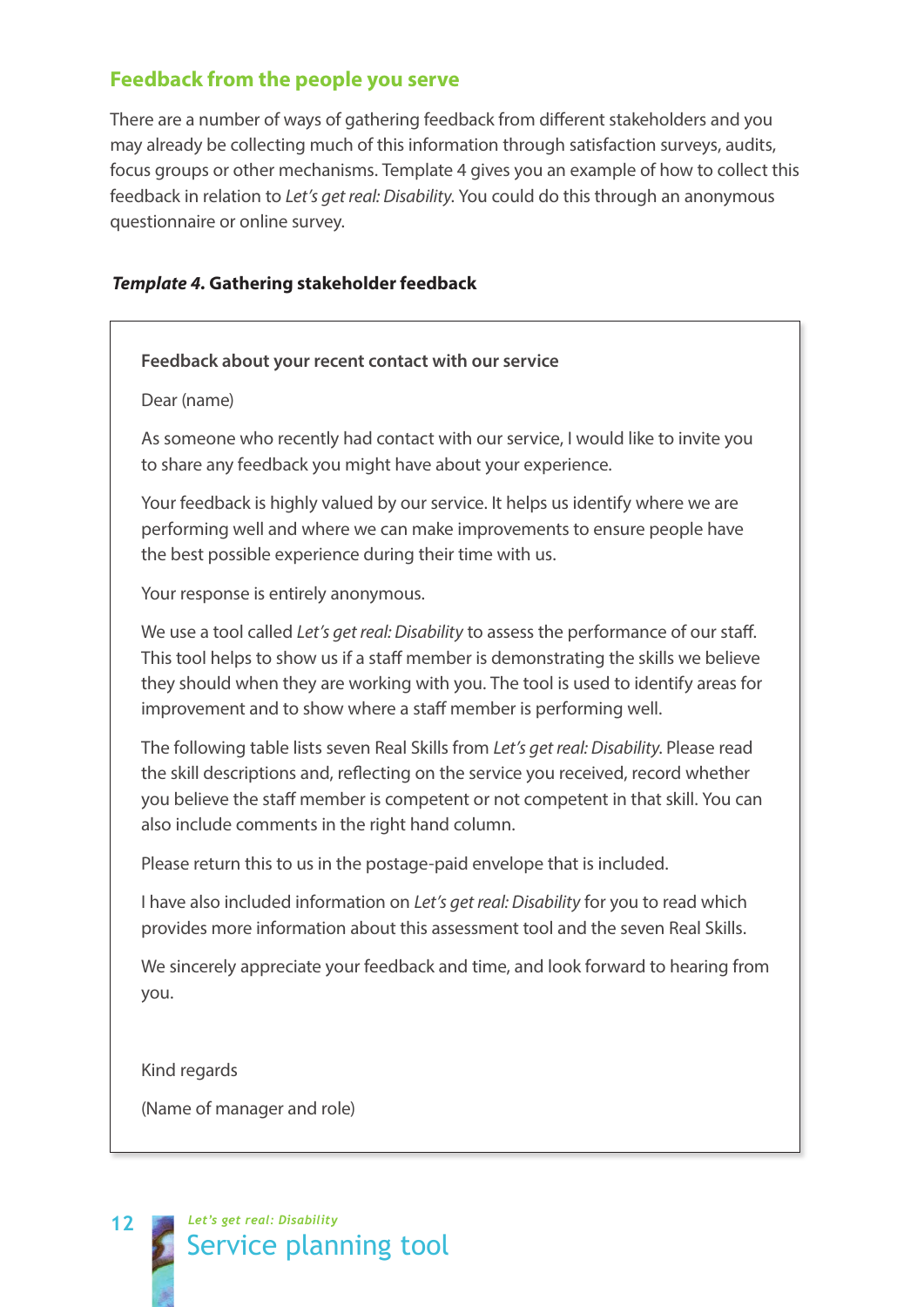| <b>Real Skill</b>                                                                                                                                                                                                                                                                                                                                 | Competent/<br><b>Not competent</b> | <b>Comments</b> |
|---------------------------------------------------------------------------------------------------------------------------------------------------------------------------------------------------------------------------------------------------------------------------------------------------------------------------------------------------|------------------------------------|-----------------|
| <b>Working with disabled people</b>                                                                                                                                                                                                                                                                                                               |                                    |                 |
| Every person working in disability works in partnership<br>with and enables disabled people (and where appropriate,<br>their family and whānau) to lead decision-making and have<br>control over their lives.                                                                                                                                     |                                    |                 |
| Every person working in disability uses strategies to engage<br>meaningfully with disabled people, and focuses on disabled<br>people's self-identified aspirations and strengths.                                                                                                                                                                 |                                    |                 |
| Every person working in disability recognises that<br>people may have several impairments and face multiple<br>disadvantages, which could include barriers relating to their<br>gender, culture, ethnicity and age.                                                                                                                               |                                    |                 |
| <b>Working with Mäori</b>                                                                                                                                                                                                                                                                                                                         |                                    |                 |
| Every person working in disability contributes to whānau ora<br>for Māori.                                                                                                                                                                                                                                                                        |                                    |                 |
| Working with families and whanau                                                                                                                                                                                                                                                                                                                  |                                    |                 |
| Every person working in disability encourages and supports<br>families and whānau to participate in the lives of disabled<br>people (where appropriate and consent is given by the<br>disabled person), and ensures that families and whānau,<br>including the children of disabled people, have access to<br>information, education and support. |                                    |                 |
| <b>Working with communities</b>                                                                                                                                                                                                                                                                                                                   |                                    |                 |
| Every person working in disability recognises that disabled<br>people, and their families and whānau, are part of a wider<br>community, including communities of people who have<br>things in common, such as the Deaf community.                                                                                                                 |                                    |                 |
| <b>Challenging stigma and discrimination</b>                                                                                                                                                                                                                                                                                                      |                                    |                 |
| Every person working in disability understands the key<br>principles of the Treaty of Waitangi, the United Nations<br>Convention on the Rights of Persons with Disabilities, New<br>Zealand's Human Rights Act 1993, and the Health and<br>Disability Commissioner's Code of Right, as these documents<br>apply to stigma and discrimination.     |                                    |                 |
| All staff use strategies, appropriate to their role, to challenge<br>stigma and discrimination wherever it is experienced, and<br>promote the inherent dignity, value and human rights of<br>disabled people.                                                                                                                                     |                                    |                 |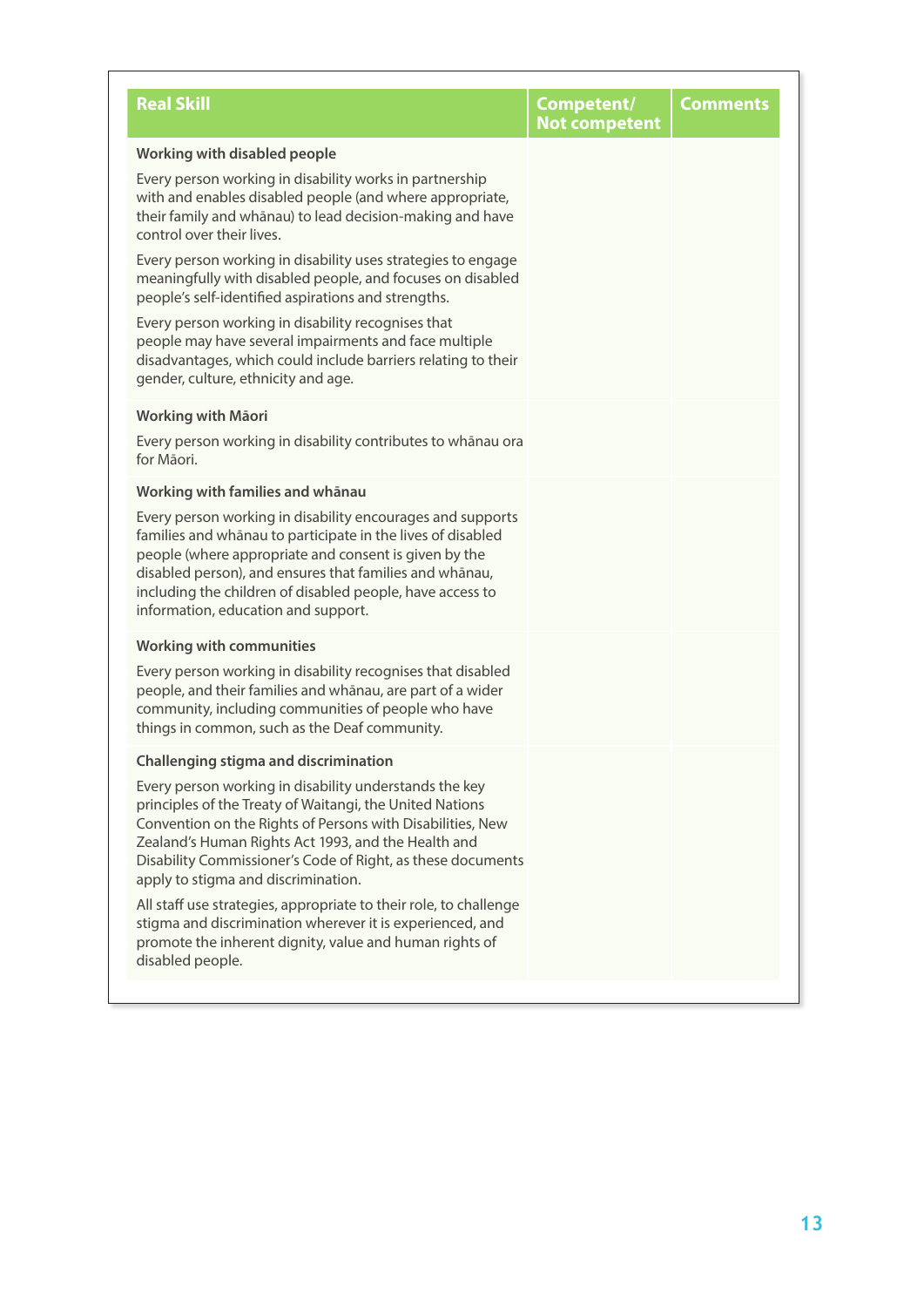| <b>Real Skill</b>                                                                                                                                                                                                                                                                                                                                                                                 | Competent/<br><b>Not competent</b> | <b>Comments</b> |
|---------------------------------------------------------------------------------------------------------------------------------------------------------------------------------------------------------------------------------------------------------------------------------------------------------------------------------------------------------------------------------------------------|------------------------------------|-----------------|
| Upholding law, policy and practice                                                                                                                                                                                                                                                                                                                                                                |                                    |                 |
| Every person working in disability implements relevant<br>international conventions and declarations, and national<br>legislation, regulations, standards, codes and policies<br>(appropriate to their role), in a way that enables disabled<br>people to realise their full human rights and achieve a good<br>life.                                                                             |                                    |                 |
| In particular, every person upholds the Treaty of Waitangi,<br>the United Nations Declaration on the Rights of Indigenous<br>Peoples, the United Nations Convention on the Rights of<br>Persons with Disabilities, the New Zealand Human Rights<br>Act 1993, the Health and Disability Commissioner's Code<br>of Rights, a social model of disability, and whānau ora<br>philosophy and practice. |                                    |                 |
| Maintaining professional and personal development                                                                                                                                                                                                                                                                                                                                                 |                                    |                 |
| Every person working in disability actively reflects on the<br>way they work, communicate and engage with disabled<br>people and their families and whānau, and with others<br>working in disability to enable disabled people to achieve<br>their self-identified goals and aspirations, and attain a good<br>life.                                                                              |                                    |                 |

Note to manager: the examples in the table above are high level Real Skills, we suggest you replace them with performance indicators relevant to the competency level of the individual staff member.

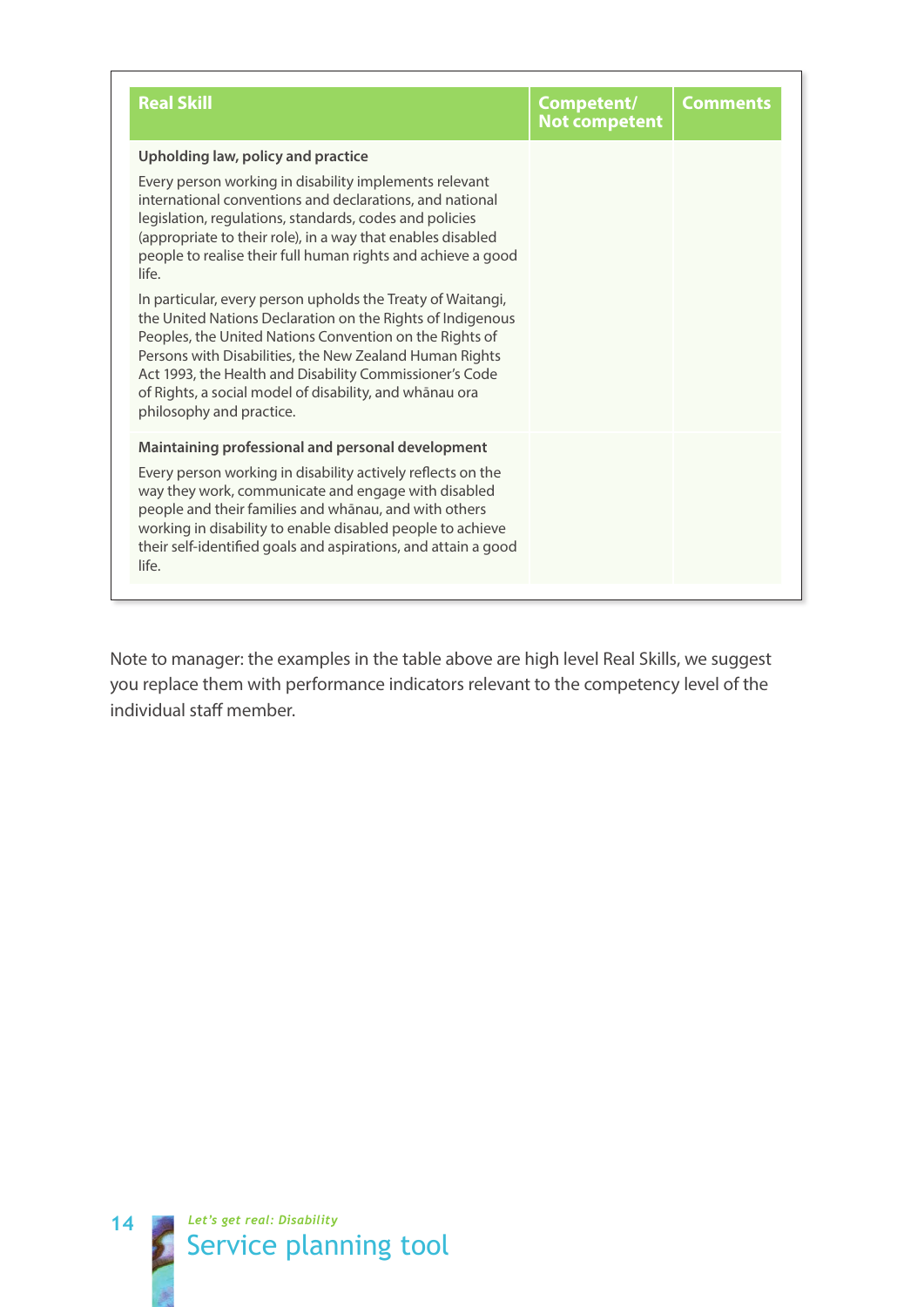#### **Service assessment and gap analysis**

When you have collected all the relevant information, you will need to analyse what it means for your current and future workforce. You may want to consider the next three to five years in your planning.

The final part of this process is to identify gaps in your planning in relation to *Let's get real: Disability*. Template 5 demonstrates one way of recording and analysing this information, but you may have other ways to do this.

| <b>Area</b>                 | <b>Analysis</b>                                                                                                                                                                |                                                                                                                                        |  |
|-----------------------------|--------------------------------------------------------------------------------------------------------------------------------------------------------------------------------|----------------------------------------------------------------------------------------------------------------------------------------|--|
| Legislation and conventions | What you found                                                                                                                                                                 |                                                                                                                                        |  |
|                             | Analysis of what you found                                                                                                                                                     |                                                                                                                                        |  |
|                             | Impact for your organisation                                                                                                                                                   |                                                                                                                                        |  |
|                             | Gaps in relation to Let's get real:<br><b>Disability</b><br>Working with disabled people<br>Working with Māori<br>Working with families and whānau<br>Working with communities | Challenging stigma and<br>discrimination<br>Upholding law, policy and practice<br>Maintaining professional and<br>personal development |  |
| <b>National plans</b>       | What you found                                                                                                                                                                 |                                                                                                                                        |  |
|                             | Analysis of what you found                                                                                                                                                     |                                                                                                                                        |  |
|                             | Impact for your organisation                                                                                                                                                   |                                                                                                                                        |  |
|                             | Gaps in relation to Let's get real:<br><b>Disability</b><br>Working with disabled people<br>Working with Māori<br>Working with families and whānau<br>Working with communities | Challenging stigma and<br>discrimination<br>Upholding law, policy and practice<br>Maintaining professional and<br>personal development |  |
| Local plans                 | What you found                                                                                                                                                                 |                                                                                                                                        |  |
|                             | Analysis of what you found                                                                                                                                                     |                                                                                                                                        |  |
|                             | Impact for your organisation                                                                                                                                                   |                                                                                                                                        |  |
|                             | Gaps in relation to Let's get real:<br><b>Disability</b><br>Working with disabled people<br>Working with Māori<br>Working with families and whānau<br>Working with communities | Challenging stigma and<br>discrimination<br>Upholding law, policy and practice<br>Maintaining professional and<br>personal development |  |

#### *Template 5.* **Service and gap analysis**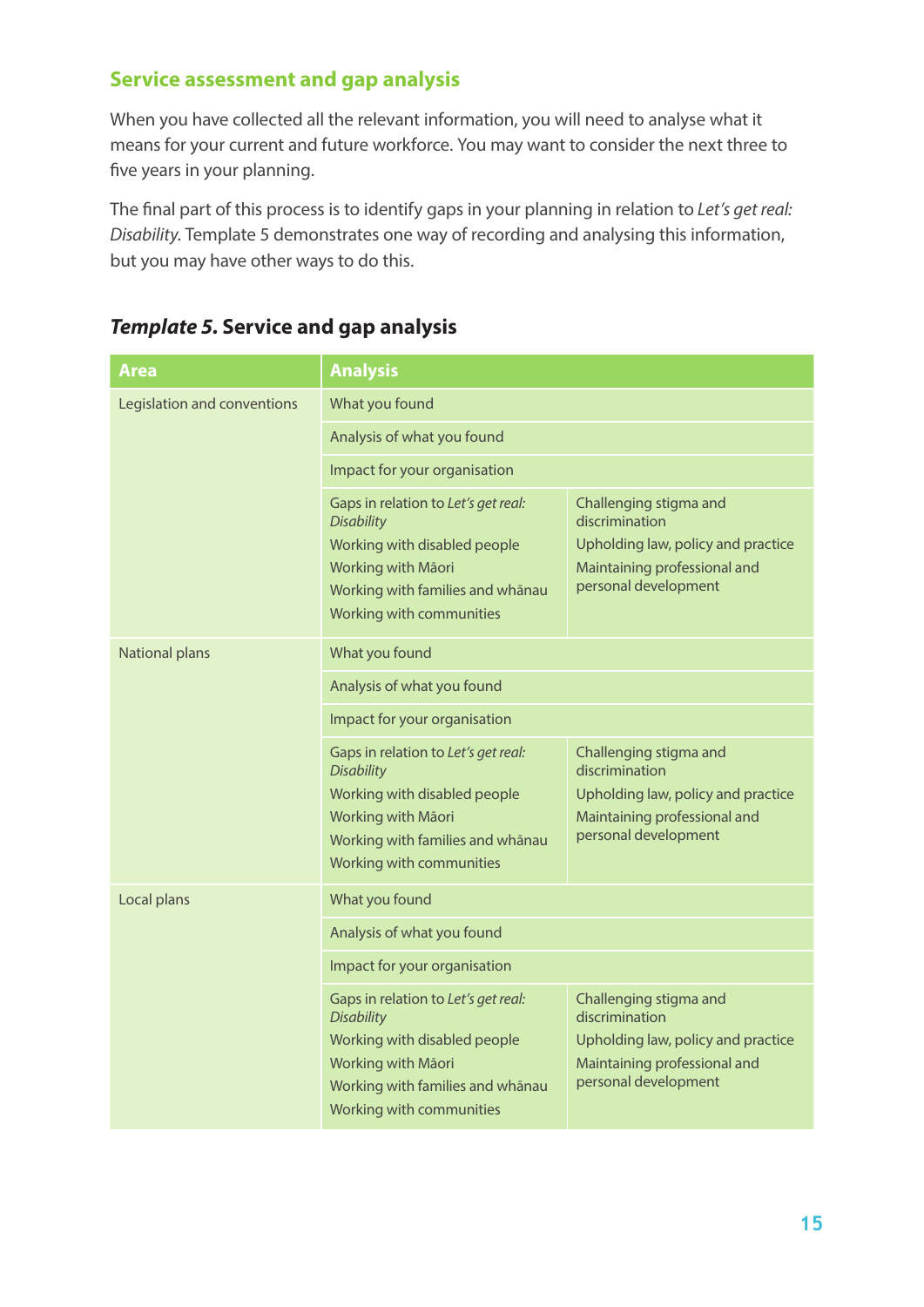| Area                                 | <b>Analysis</b>                                                                                                                                                                |                                                                                                                                        |  |
|--------------------------------------|--------------------------------------------------------------------------------------------------------------------------------------------------------------------------------|----------------------------------------------------------------------------------------------------------------------------------------|--|
| Organisational and business<br>plans | What you found                                                                                                                                                                 |                                                                                                                                        |  |
|                                      | Analysis of what you found                                                                                                                                                     |                                                                                                                                        |  |
|                                      | Impact for your organisation                                                                                                                                                   |                                                                                                                                        |  |
|                                      | Gaps in relation to Let's get real:<br><b>Disability</b><br>Working with disabled people<br>Working with Māori<br>Working with families and whānau<br>Working with communities | Challenging stigma and<br>discrimination<br>Upholding law, policy and practice<br>Maintaining professional and<br>personal development |  |
| Data and information                 | What you found                                                                                                                                                                 |                                                                                                                                        |  |
|                                      | Analysis of what you found                                                                                                                                                     |                                                                                                                                        |  |
|                                      | Impact for your organisation                                                                                                                                                   |                                                                                                                                        |  |
|                                      | Gaps in relation to Let's get real:<br><b>Disability</b><br>Working with disabled people<br>Working with Māori<br>Working with families and whānau<br>Working with communities | Challenging stigma and<br>discrimination<br>Upholding law, policy and practice<br>Maintaining professional and<br>personal development |  |
| Team profile                         | What you found                                                                                                                                                                 |                                                                                                                                        |  |
|                                      | Analysis of what you found                                                                                                                                                     |                                                                                                                                        |  |
|                                      | Impact for your organisation                                                                                                                                                   |                                                                                                                                        |  |
|                                      | Gaps in relation to Let's get real:<br><b>Disability</b><br>Working with disabled people<br>Working with Māori<br>Working with families and whānau<br>Working with communities | Challenging stigma and<br>discrimination<br>Upholding law, policy and practice<br>Maintaining professional and<br>personal development |  |
| Stakeholder feedback                 | What you found                                                                                                                                                                 |                                                                                                                                        |  |
|                                      | Analysis of what you found                                                                                                                                                     |                                                                                                                                        |  |
|                                      | Impact for your organisation                                                                                                                                                   |                                                                                                                                        |  |
|                                      | Gaps in relation to Let's get real:<br><b>Disability</b><br>Working with disabled people<br>Working with Māori<br>Working with families and whānau<br>Working with communities | Challenging stigma and<br>discrimination<br>Upholding law, policy and practice<br>Maintaining professional and<br>personal development |  |

The next stage of the workforce planning process is set out in the *Workforce planning tool.*

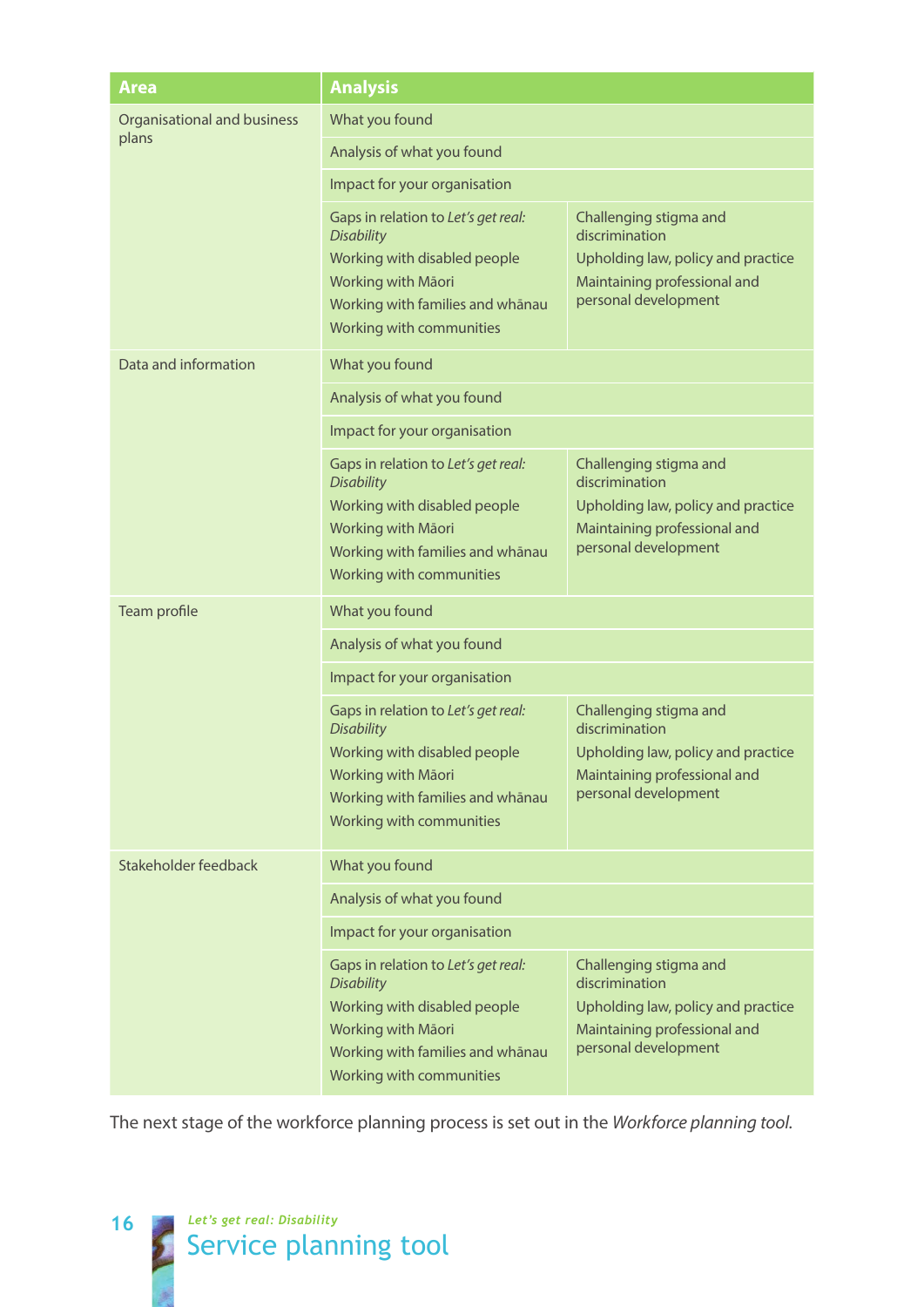### Bibliography

- DairyNZ, (n.d) HR Toolkit. Retrieved from http://www.dairynz.co.nz/publications/people/hrtoolkit/
- Ministry of Health. (2013). Disability Support Services Workforce Action Plan 2013-2016. Wellington. Ministry of Health.
- Skills for Care. (2014). *Practical approaches to workforce planning.* London: Skills for Care.
- Te Pou. (2014). *Getting it right a workforce planning approach.* Auckland. Te Pou.
- Te Pou. (2014). *Let's get real: Disability: Real Skills for people working in disability: A framework.* Auckland. Te Pou.